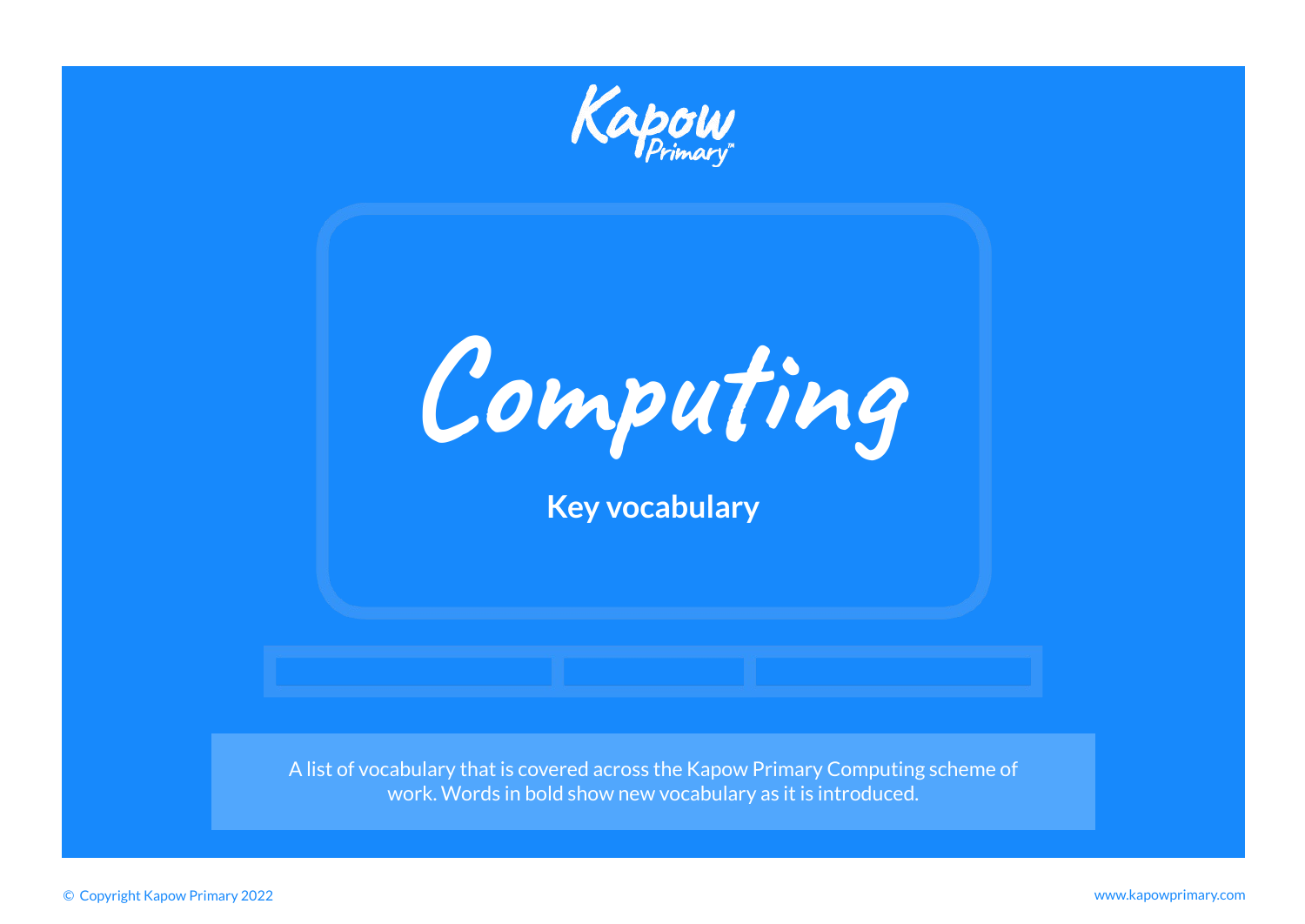## **Content**

| <b>EYFS</b> | 3              |
|-------------|----------------|
| Year 1      | $\overline{4}$ |
| Year 2      | 5              |
| Year 3      | 6              |
| Year 4      | 7              |
| Year 5      | 8              |
| Year 6      | 9              |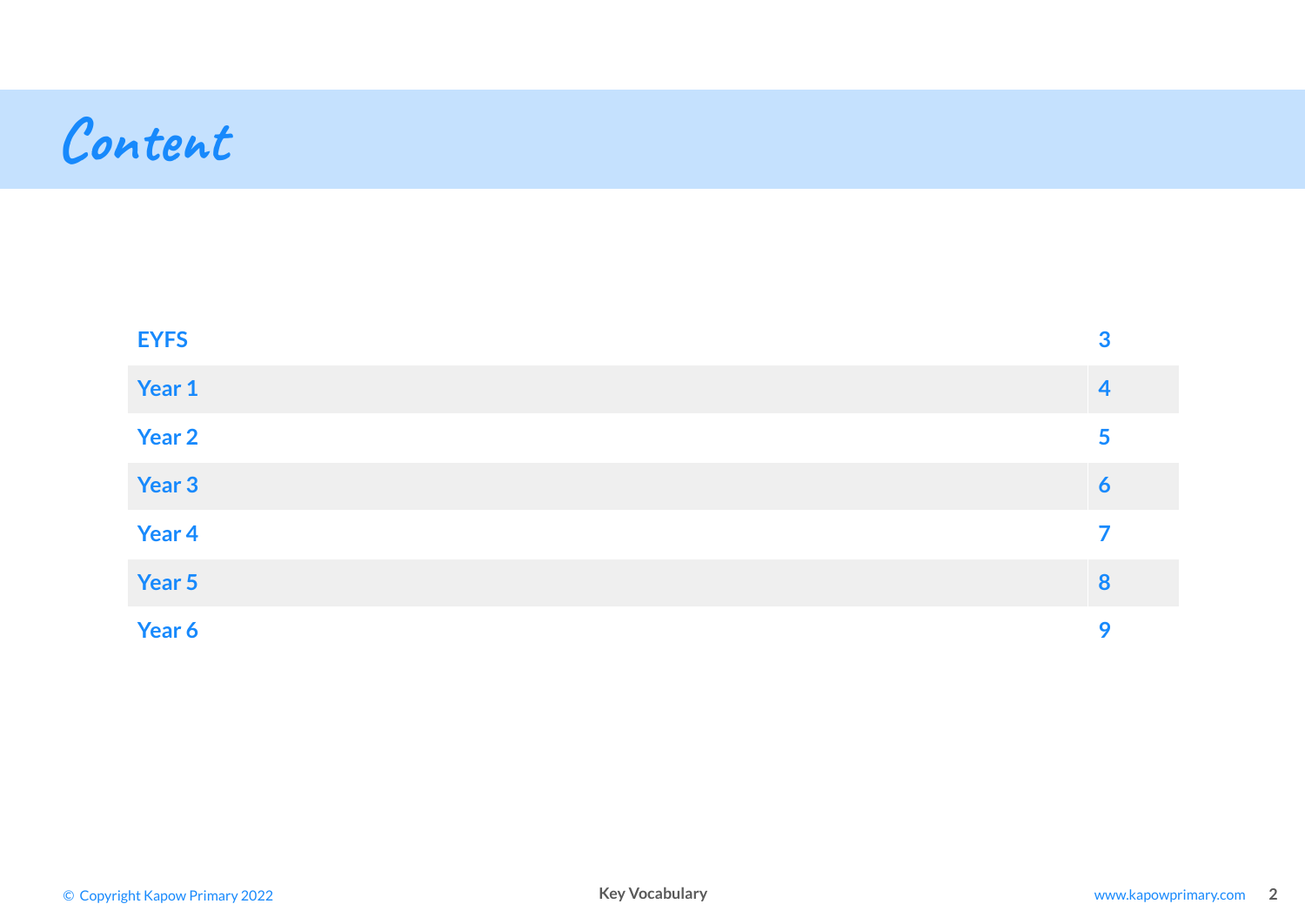<span id="page-2-0"></span>

| <b>Unit</b>                    | <b>EYFS - Key Vocabulary</b>                                                                                                                                                                                                                                                                                                                                                                                                                                                                                                                         |
|--------------------------------|------------------------------------------------------------------------------------------------------------------------------------------------------------------------------------------------------------------------------------------------------------------------------------------------------------------------------------------------------------------------------------------------------------------------------------------------------------------------------------------------------------------------------------------------------|
| Using a computer               | arrow, click, computer, computer safety, computer tower, cursor, drag, drop, keyboard, left click, letters, lock, log in, log out, lowercase, monitor,<br>mouse, mouse control, move, numbers, paint, password, personal, protect, right click, secure, security, stamp, type, uppercase                                                                                                                                                                                                                                                             |
| All about instructions         | adjective, algorithm, bend down, blindfold, debug, describe, duck, first, follow, give, hop, instructions, last, left, next, order, predict, prediction, right,<br>run, second, sequence, shuffle, skip, stand still, step over, stop, straight on, third, tiptoe, timer, turn, two-part instructions, under, walk around                                                                                                                                                                                                                            |
| <b>Exploring hardware</b>      | batteries, behind, blurred, blurry, buttons, camera, capture, clear, lick, computer, computer tower, crisp,digital camera, dial, digital clock, electricity,<br>electric toothbrush, gallery, hard-drive, image, iPad, keyboard, keys, larger, lens, memory, mobile phones, monitor, motherboard, mouse, off, on, on<br>top of, open, photograph, photographer, picture, point, power, pull, push, record, remote control, shoot, shut, smaller, speaker, still, system fan,<br>tablets, technology, tinker, twist, under, USB stick, walkie-talkies |
| Programming<br><b>Bee-Bots</b> | algorithm, arrow, back, backwards, Bee-Bot, circle, debug, direction, directions, forward, instructions, left, program, right, route, sequence, straight<br>on, turn                                                                                                                                                                                                                                                                                                                                                                                 |
| Introduction to data           | altogether, bigger than, branch database, categorise, category, colour, collect, column, count, data, describe, divide, equal, graph, group, height, in<br>total, least popular, length, less, more, most popular, pattern, pictogram, record, row, share, size, smaller than, sort, square, texture, thicker than,<br>thinner than, weight                                                                                                                                                                                                          |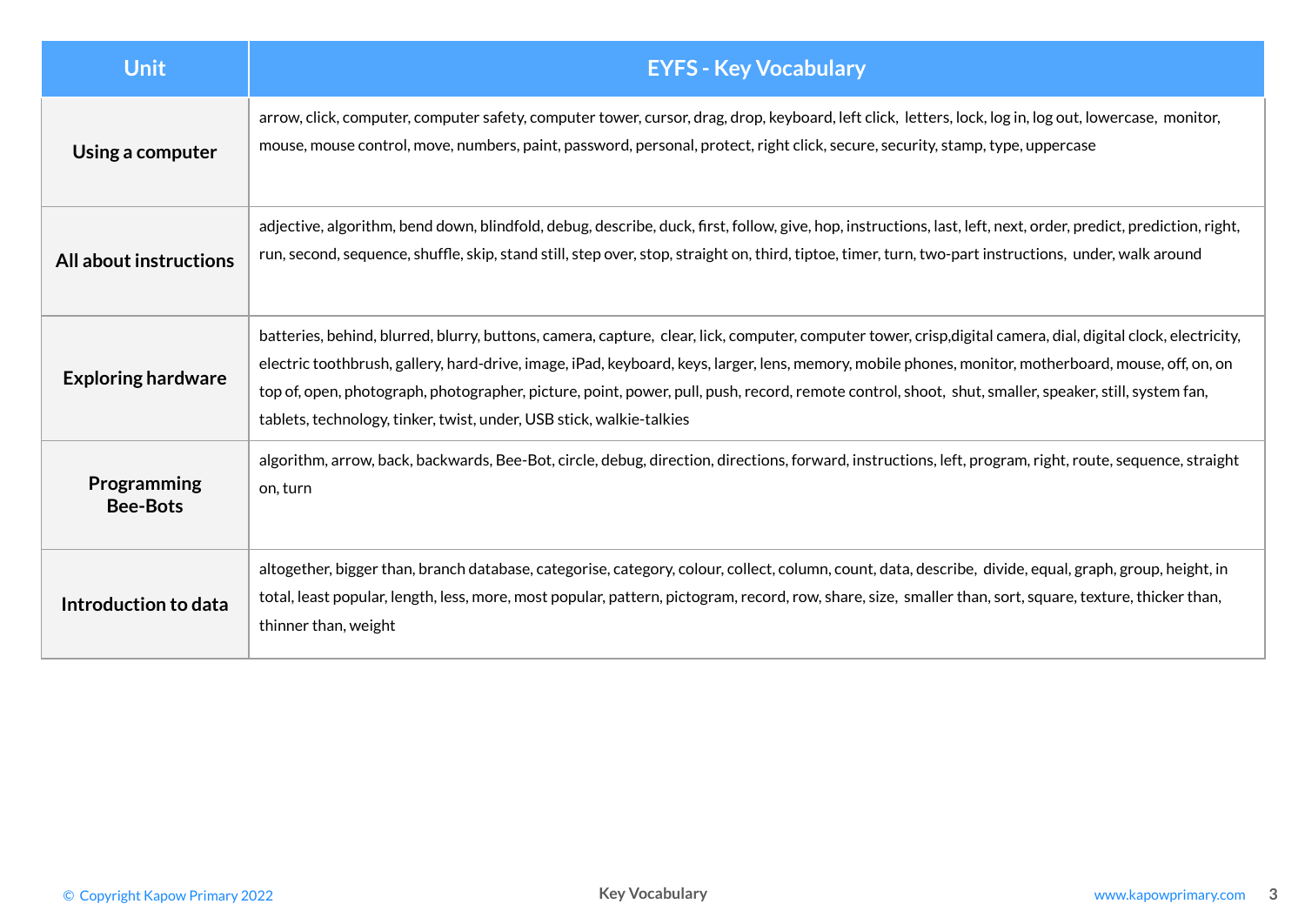<span id="page-3-0"></span>

| <b>Unit</b>                                                                   | <b>Year 1 - Key Vocabulary</b>                                                                                                                                                                                                                                                                             |
|-------------------------------------------------------------------------------|------------------------------------------------------------------------------------------------------------------------------------------------------------------------------------------------------------------------------------------------------------------------------------------------------------|
| <b>Computing systems</b><br>and networks:<br>Improving mouse<br><b>skills</b> | account, click, ctrl, cursor, drag, drag and drop, digital photograph, drop, duplicate, keyboard, layers, log on/in, log out/off, menu, mouse, mouse<br>pointer, password, right click, screen (monitor), software, tool, username                                                                         |
| <b>Programming 1:</b>                                                         | algorithm, automatic, bug, chunks, clear, code, debug, decompose, decomposition, device, directions, input, instructions, manageable, motion,                                                                                                                                                              |
| Algorithms unplugged                                                          | order, organise, output, precise, programming, problem, robot, sensor, sequence, solution, specific, steps, tasks, virtual assistant                                                                                                                                                                       |
| <b>Skills showcase:</b>                                                       | annotate, cells, components, create, data, debug, designing, digital content, digital image, document, e-document, edit, editing program, evaluate,                                                                                                                                                        |
| Rocket to the moon                                                            | folder, input, instructions, log in, photo, program, order, robot, save, sequence, share, software, spreadsheet, table                                                                                                                                                                                     |
| <b>Programming 2:</b>                                                         | algorithm, artificial intelligence, Bee-Bot, clear, code, debug, demonstration, filming, inputting, instructions, pause, precise, predict, program,                                                                                                                                                        |
| <b>Bee-Bots</b>                                                               | tinker, video, video recording (Option 2 only: emulator, virtual)                                                                                                                                                                                                                                          |
| <b>Creating media:</b>                                                        | Background, blurred, camera, clear, crop, delete, device, digital camera, download, drag and drop, edit, editing software, filter, image, import,                                                                                                                                                          |
| Digital imagery                                                               | internet, keyword, online, photograph, resize, save as, screen, search engine, sequence, software, storage space, visual effects                                                                                                                                                                           |
| Data handling:                                                                | bar chart, block graph, branching database, categorise, chart, click and drag, compare, count, data, data collection, data record, data                                                                                                                                                                    |
| Introduction to data                                                          | representation, edit, input, keyboard, line graph, mouse, information, label, pictogram, pie chart, process, record, resize, sort, table, tally, values                                                                                                                                                    |
| <b>Online safety</b>                                                          | communicate, connect, console, devices, digital footprint, emotion, feelings, instructions, internet, internet safety, laptop, mood, online, personal<br>information, phone, posting, predict, respect, sharing, smart device, smartphone, smart TV, smartwatch, strangers, tablet, trust, wired, wireless |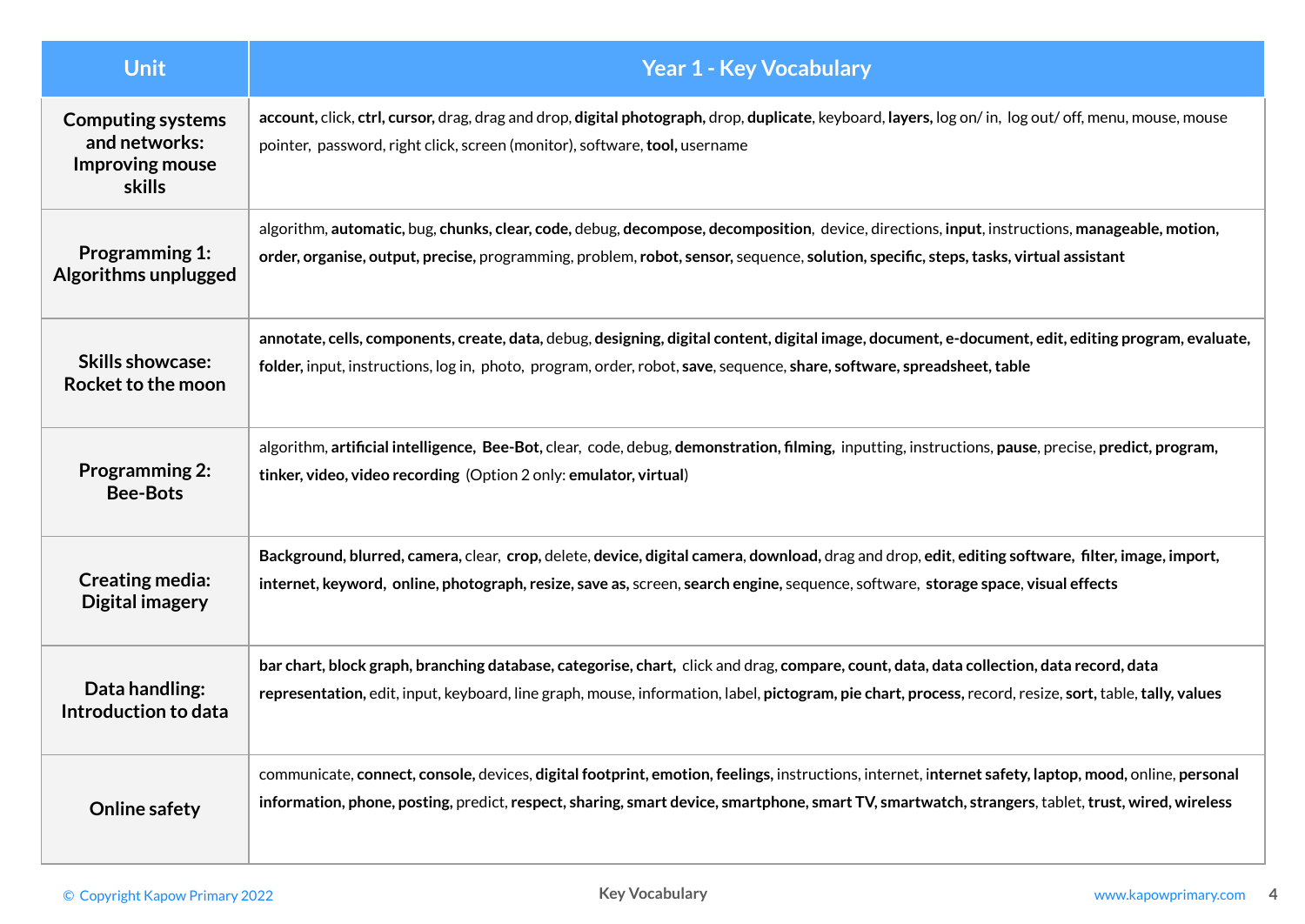<span id="page-4-0"></span>

| <b>Unit</b>                                                        | <b>Year 2 - Key Vocabulary</b>                                                                                                                                                                                                                                                                                                                                                  |
|--------------------------------------------------------------------|---------------------------------------------------------------------------------------------------------------------------------------------------------------------------------------------------------------------------------------------------------------------------------------------------------------------------------------------------------------------------------|
| <b>Computing systems</b><br>and networks 1: What<br>is a computer? | battery, buttons, camera, computer, desktop, device, digital, digital recorder, electricity, function, input, invention, keyboard, laptop, monitor,<br>mouse, output, paying till, scanner, screen, system, tablet, technology, video, wires                                                                                                                                    |
| <b>Programming 1:</b><br>Algorithms and<br>debugging               | abstraction, algorithm, artificial intelligence, bug, clear, correct, data, debug, decompose, error, key features, loop, predict, unnecessary                                                                                                                                                                                                                                   |
| <b>Computing systems</b><br>and networks 2: Word<br>processing     | backspace, bold, copy, copyright, cut, delete, forward button, highlight, home row, home screen, image, import, italics, keyboard, keyboard<br>character, keyword, layout, navigate, paste, redo, search, space bar, text, text effects, touch typing, underline, undo, word processing                                                                                         |
| <b>Programming 2:</b><br>Scratch Jr                                | algorithm, animation, blocks, bug, button, CGI, computer code, code (verb), debug, fluid, icon, imitate, instructions, loop, 'on tap', programming,<br>repeat, Scratch JR, sequence, sound recording                                                                                                                                                                            |
| <b>Creating media: Stop</b><br>motion                              | Animation, animator, background, digital device, drawing, flipbook, frames, moving images, opinion skinning, still images<br>(Option 1- as above, plus: decompose, object, plan)<br>(Option 2- as above, plus: decompose, digital camera, duration, focus, import, object, plan, save, upload)<br>(Option 3- as above, plus: debug, effects, evaluate, fluid, pen tool, static) |
| Data handling:<br><b>International space</b><br>station            | algorithm, astronaut, data, digital, digital content, experiment, galaxy, insulation, interactive map, International Space Centre, International Space<br>Station, interpret, laboratory, monitor, planet, satellite, sensor, space, temperature, thermometer, water reservoir                                                                                                  |
| <b>Online safety</b>                                               | accept, comment, consent, content, deny, emojis, offline, online, password, permission, personal information, pop-ups, pressure, private<br>information, reliable, share, terms and conditions, trusted adult                                                                                                                                                                   |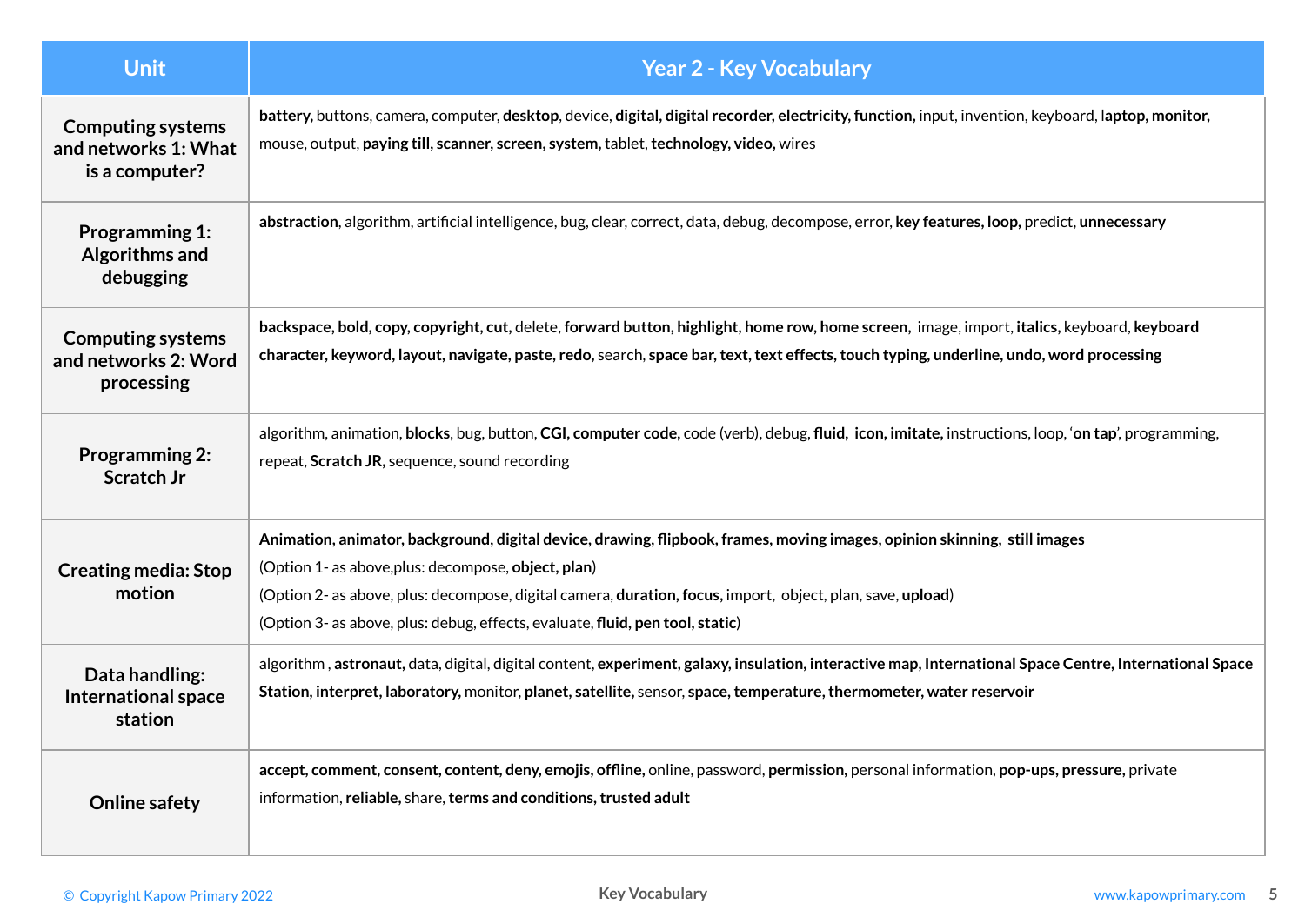<span id="page-5-0"></span>

| <b>Unit</b>                                                                   | <b>Year 3 - Key Vocabulary</b>                                                                                                                                                                                                                                                                             |
|-------------------------------------------------------------------------------|------------------------------------------------------------------------------------------------------------------------------------------------------------------------------------------------------------------------------------------------------------------------------------------------------------|
| <b>Computing systems</b><br>and networks:<br>Improving mouse<br><b>skills</b> | account, click, ctrl, cursor, drag, drag and drop, digital photograph, drop, duplicate, keyboard, layers, log on/in, log out/off, menu, mouse, mouse<br>pointer, password, right click, screen (monitor), software, tool, username                                                                         |
| <b>Programming 1:</b>                                                         | algorithm, automatic, bug, chunks, clear, code, debug, decompose, decomposition, device, directions, input, instructions, manageable, motion,                                                                                                                                                              |
| Algorithms unplugged                                                          | order, organise, output, precise, programming, problem, robot, sensor, sequence, solution, specific, steps, tasks, virtual assistant                                                                                                                                                                       |
| <b>Skills showcase:</b>                                                       | annotate, cells, components, create, data, debug, designing, digital content, digital image, document, e-document, edit, editing program, evaluate,                                                                                                                                                        |
| Rocket to the moon                                                            | folder, input, instructions, log in, photo, program, order, robot, save, sequence, share, software, spreadsheet, table                                                                                                                                                                                     |
| <b>Programming 2:</b>                                                         | algorithm, artificial intelligence, Bee-Bot, clear, code, debug, demonstration, filming, inputting, instructions, pause, precise, predict, program,                                                                                                                                                        |
| <b>Bee-Bots</b>                                                               | tinker, video, video recording (Option 2 only: emulator, virtual)                                                                                                                                                                                                                                          |
| <b>Creating media:</b>                                                        | Background, blurred, camera, clear, crop, delete, device, digital camera, download, drag and drop, edit, editing software, filter, image, import,                                                                                                                                                          |
| Digital imagery                                                               | internet, keyword, online, photograph, resize, save as, screen, search engine, sequence, software, storage space, visual effects                                                                                                                                                                           |
| Data handling:                                                                | bar chart, block graph, branching database, categorise, chart, click and drag, compare, count, data, data collection, data record, data                                                                                                                                                                    |
| Introduction to data                                                          | representation, edit, input, keyboard, line graph, mouse, information, label, pictogram, pie chart, process, record, resize, sort, table, tally, values                                                                                                                                                    |
| <b>Online safety</b>                                                          | communicate, connect, console, devices, digital footprint, emotion, feelings, instructions, internet, internet safety, laptop, mood, online, personal<br>information, phone, posting, predict, respect, sharing, smart device, smartphone, smart TV, smartwatch, strangers, tablet, trust, wired, wireless |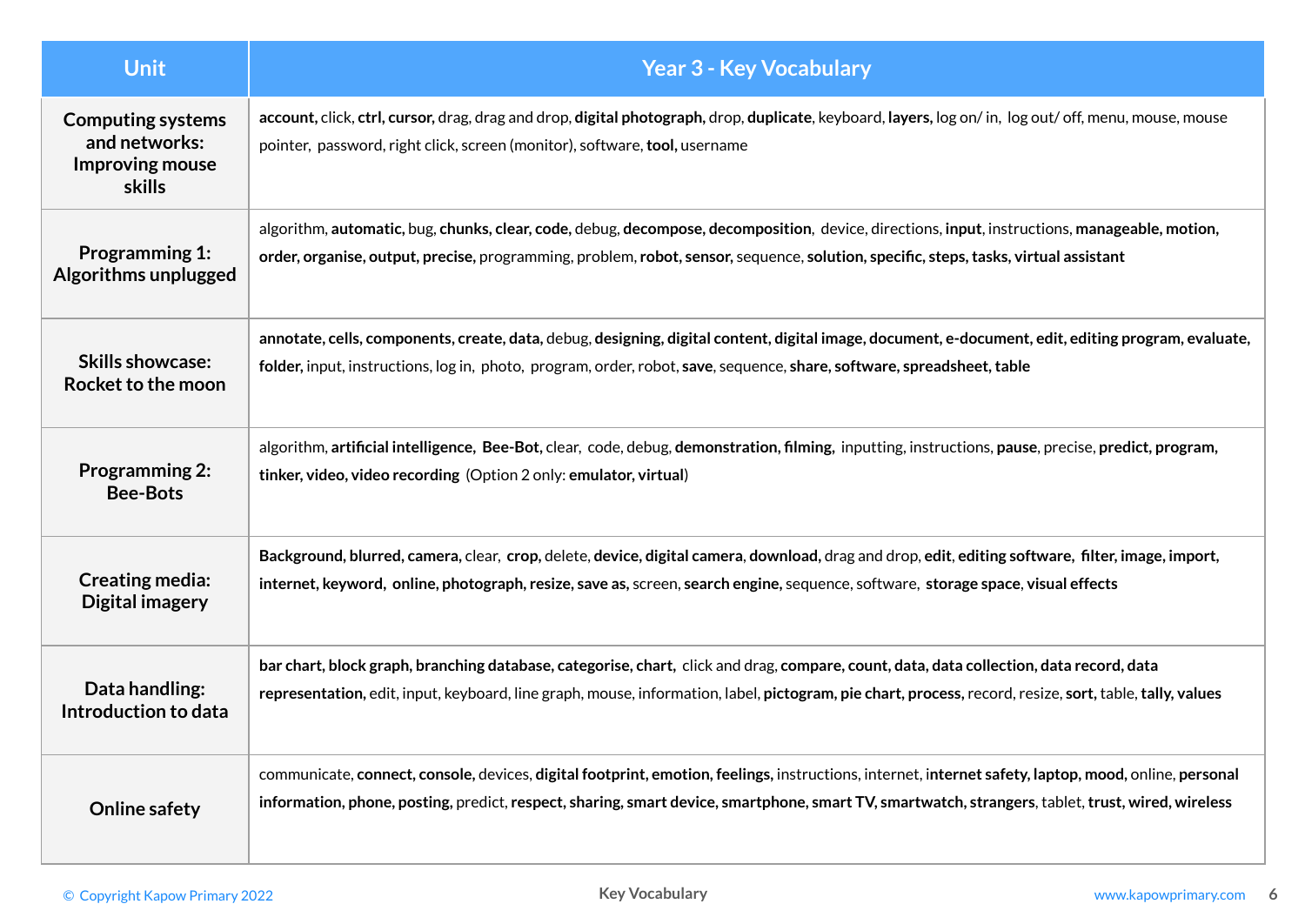<span id="page-6-0"></span>

| <b>Unit</b>                                                                | <b>Year 4 - Key Vocabulary</b>                                                                                                                                                                                                                                                                                                                                                                                                                            |
|----------------------------------------------------------------------------|-----------------------------------------------------------------------------------------------------------------------------------------------------------------------------------------------------------------------------------------------------------------------------------------------------------------------------------------------------------------------------------------------------------------------------------------------------------|
| <b>Computing systems</b><br>and networks:<br><b>Collaborative learning</b> | animations, average, bar chart, collaboration, comment, conditional formatting, contribution, data, edited, email account, format, freeze, icon,<br>images, insert, link, multiple choice, numerical data, pie chart, presentations, resolved, reviewing comments, share, slides, software, spreadsheets,<br>suggestions, survey, teamwork, themes, transitions (Microsoft version add in: rating)                                                        |
| <b>Programming 1:</b><br>Further coding with<br><b>Scratch</b>             | broadcast block, code blocks, conditional, coordinates, decomposition, features, game, information, negative numbers, orientation, parameters,<br>position, program, project, script, sprite, stage, tinker, variables                                                                                                                                                                                                                                    |
| <b>Creating media:</b><br>Website design                                   | assessment, audience, collaboration, content, contribution, create, design, embed, evaluate, features, hyperlinks, images, insert, online, plan,<br>progress, review, web page, website, World Wide Web<br>(Google version add in: checklist, Google Sites, hobby, homepage, published, record, style, subpage, tab, theme)<br>(Microsoft version add in: design view, information, Microsoft Sway, stack, storyline view, style, transform, web browser) |
| <b>Skills showcase:</b><br><b>HTML</b>                                     | code, component, content, copyright, CSS, end tag, fake news, hacking, heading, headline, hex code, HTML, input, internet browser, output,<br>paragraph, permission, remixing, script, start tag, tags, text, URL, webpage                                                                                                                                                                                                                                |
| <b>Programming 2:</b><br>Computational<br>thinking                         | abstraction, algorithm, code, computational thinking, decomposition, input, logical reasoning, output, pattern recognition, script, sequence,<br>variable                                                                                                                                                                                                                                                                                                 |
| Data handling:<br><b>Investigating weather</b>                             | accurate, backdrop, climate zone, cold, collaboration, condensation, cylinder, degrees, evaporation, extreme weather, forecast, heat sensor,<br>lightning, measurement, pinwheel, presenter, rain, satellite, script, sensitive, sensor data, solar panel, tablet/digital camera, temperature,<br>thermometer, tornado, warm, weather, weather forecast, wind                                                                                             |
| <b>Online safety</b>                                                       | accuracy, advantages, advertisements, belief, bot, chatbot, computer, distractions, fact, hashtag, implications, in-app purchases, influencer,<br>opinion, program, recommendations, reliable, risks, screen time, search results, snippets, sponsored, trustworthy                                                                                                                                                                                       |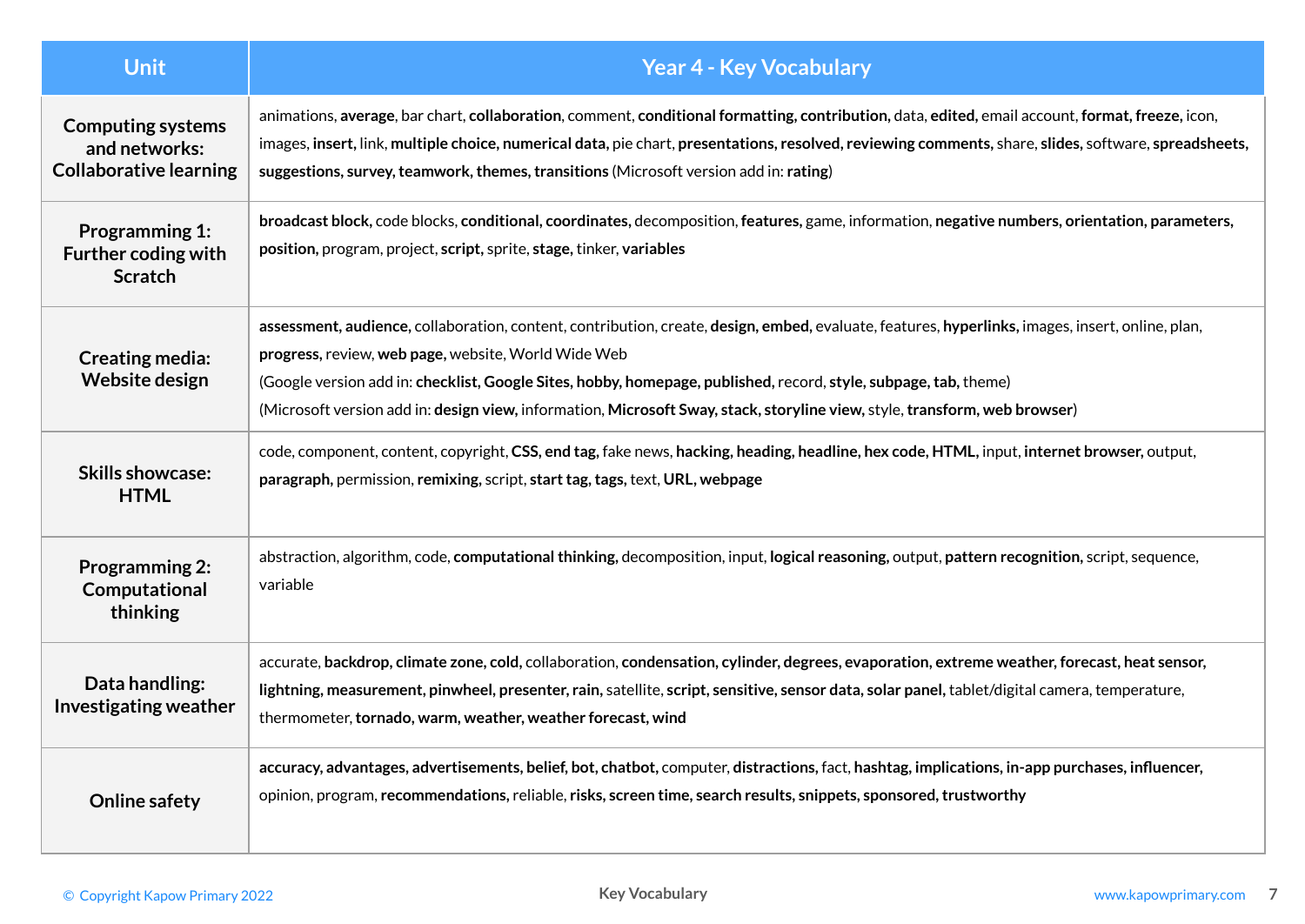<span id="page-7-0"></span>

| <b>Unit</b>                                                 | <b>Year 5 - Key Vocabulary</b>                                                                                                                                                                                                                                                                                                                                                                                                |
|-------------------------------------------------------------|-------------------------------------------------------------------------------------------------------------------------------------------------------------------------------------------------------------------------------------------------------------------------------------------------------------------------------------------------------------------------------------------------------------------------------|
| <b>Computing systems</b><br>and networks: Search<br>engines | algorithm, appropriate, copyright, correct, credit, data leak, deceive, fair, fake, inappropriate, incorrect, index, information, keywords, network, privacy, rank, real,<br>search engine, TASK, web crawler, website                                                                                                                                                                                                        |
| <b>Programming 1: Music</b>                                 | beat, bugs, coding, command, debug, decompose, error, instructions, loop, melody, mindmap, music, output, performance, pitch, play, predict, programming,<br>rhythm, tempo, timbre, tinker, tutorials, typing<br>(Sonic Pi version add in: buffer, format, live loops, rehearsal, repetition, sleep, Sonic Pi, soundtrack, spacing, typo)<br>(Scratch version add in: plan, repeat, scratch, soundtrack, spacing)             |
| Data handling: Mars<br>Rover 1                              | 8-bit binary, addition, ASCII, binary code, boolean, byte, communicate, construction, CPU, data transmission, decimal numbers, design, discovery, distance,<br>hexadecimal, input, instructions, internet, Mars Rover, moon, numerical data, output, planet, radio signal, RAM, research, scientist, sequence, signal, simulation,<br>space, subtraction, technology, transmit                                                |
| <b>Programming 2:</b><br>Micro:bit                          | algorithm, animation, app, blocks, bluetooth, code block, connection, create, debug, decompose, designing, desktop, device, download, images, input, instructions,<br>laptop, load, loop, Micro:bit, outputs, pairing, pedometer, polling, predict, program, repetition, reset, sabotage, scoreboard, screen, systematic, tablet, tinkering,<br>USB, variables, wifi, wireless, wires                                         |
| <b>Creating media: Stop</b><br>motion                       | animation, animator, background, character, decomposition, design, edit, evaluate, flip book, fluid movement, frame, model, moving images, still image, storyboard,<br>thaumatrope, zoetrope<br>(Option 1 add in: digital device, onion skinning, stop motion)<br>(Option 2 add in: effects, photos, script)                                                                                                                  |
| <b>Skills showcase: Mars</b><br>Rover <sub>2</sub>          | 3D, algorithm, binary image, CAD, compression, CPU, data, drag and drop, "Fetch, decode, execute", ID card, input, JPEG, memory, online community, operating<br>system, output, pixels, RAM, responsible, RGB, ROM, safe                                                                                                                                                                                                      |
| <b>Online safety</b>                                        | accurate information, advice, app permissions, application, apps, bullying, communication, emojis, health, in-app purchases, information, judgement, memes,<br>mental health, mindfulness, mini-biography, online communication, opinion, organisation, password, personal information, positive contributions, private<br>information, real world, strong password, summarise, support, technology, trusted adult, wellbeing |